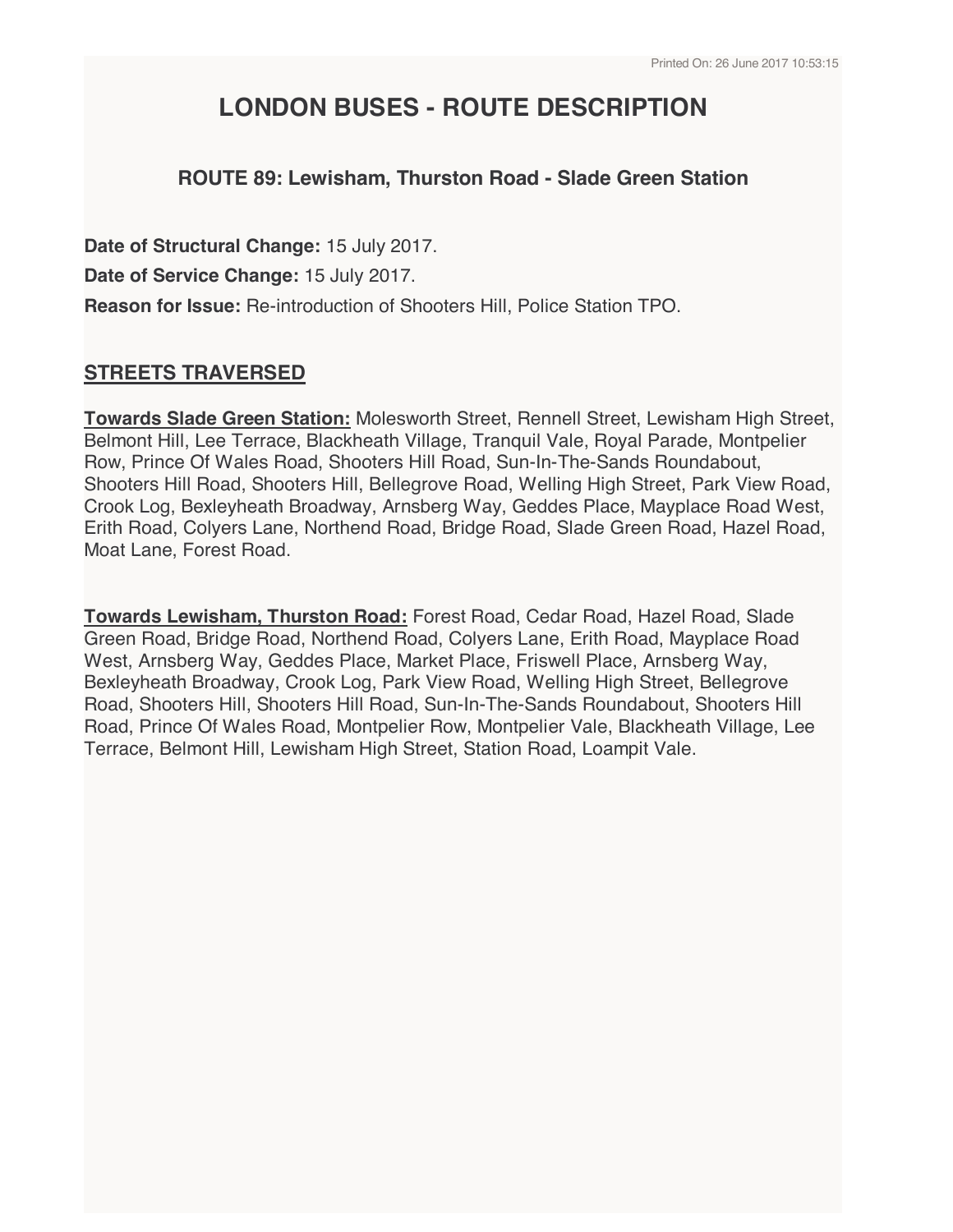# **AUTHORISED STANDS, CURTAILMENT POINTS, & BLIND DESCRIPTIONS**

Please note that only stands, curtailment points, & blind descriptions as detailed in this contractual document may be used.

### **LEWISHAM, THURSTON ROAD**

Private stand for 17 buses standing abreast in bus parking area on north-east side of Thurston Road.

Buses proceed from Station Road via Loampit Vale, Jerrard Street, Thurston Road Bus Stand Entrance and Thurston Road Bus Stand to stand, departing via Thurston Road Bus Stand, Thurston Road Bus Stand Exit, Thurston Road and Loampit Vale to Molesworth Street. Set down in Station Road, at Alighting Point (BP5993 - Lewisham Station # [dlr], Last Stop on LOR: BP5993 - Lewisham Station # [dlr]) and pick up in Molesworth Street, at stop A (BP5988 - Lewisham Station # [dlr], First Stop on LOR: BP5988 - Lewisham Station  $#$  [dlr]).

| <b>AVAILABILITY:</b>           | At any time.                                                                                  |
|--------------------------------|-----------------------------------------------------------------------------------------------|
| <b>OPERATING RESTRICTIONS:</b> | No more than 2 buses on Route 89 should be scheduled                                          |
|                                | to stand at any one time.                                                                     |
| <b>MEAL RELIEFS:</b>           | No meal relief vehicles to stand at any time.                                                 |
| <b>FERRY VEHICLES:</b>         | No ferry vehicles to park on stand at any time.                                               |
| <b>BLIND DISPLAY:</b>          | Lewisham Station.                                                                             |
| <b>OTHER INFORMATION:</b>      | All buses must be fitted with an audible reversing<br>deviceLBSL toilet facilities available. |

## **BLACKHEATH VILLAGE, ROYAL PARADE (from SLADE GREEN STATION)**

Public stand for 2 buses on north side of Royal Parade commencing 9 metres east of lamp standard No. 6 and extending 21.3 metres west.

Buses proceed from Prince Of Wales Road via Montpelier Row, Montpelier Vale, Tranquil Vale and Royal Parade to stand, departing to Royal Parade. Set down in Prince Of Wales Road, at Stop L (BP2084 - Montpelier Row, Last Stop on LOR: BP2084 - Montpelier Row) and pick up in Royal Parade, at Stop G (19565 - Royal Parade, First Stop on LOR: 19565 - Royal Parade).

| AVAILABILITY:          | At any time.                                           |
|------------------------|--------------------------------------------------------|
|                        | OPERATING RESTRICTIONS: Unscheduled curtailments only. |
| MEAL RELIEFS:          | No meal relief vehicles to stand at any time.          |
| <b>FERRY VEHICLES:</b> | No ferry vehicles to park on stand at any time.        |
| <b>BLIND DISPLAY:</b>  | <b>Blackheath Village.</b>                             |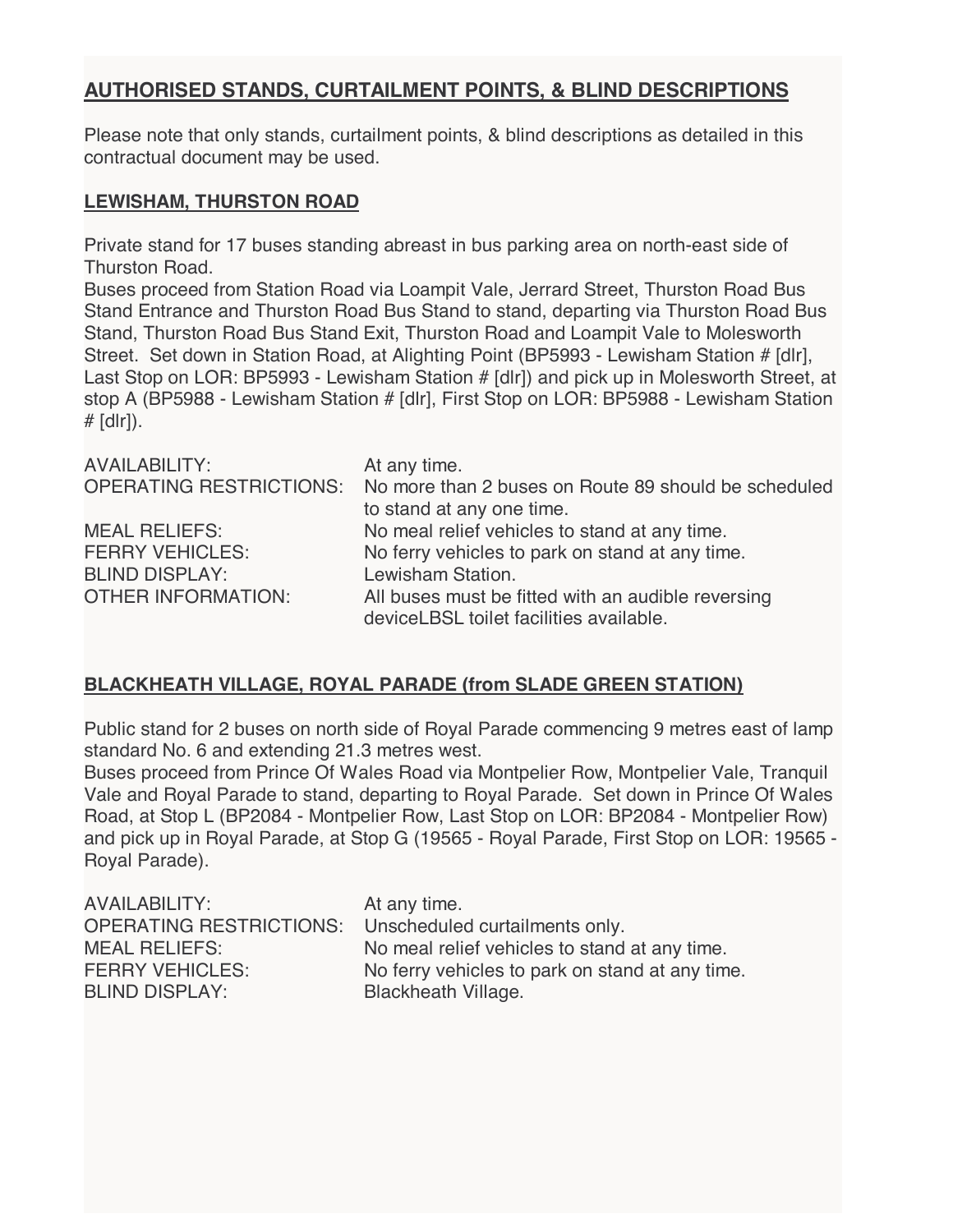# **SHOOTERS HILL ROAD, SUN IN THE SANDS**

### From Lewisham, Thurston Road.

Buses proceed from Shooters Hill Road via Sun-In-The-Sands Roundabout departing to Shooters Hill Road. Set down in Shooters Hill Road, at Stop R (20237 - Shooters Hill Road / Kidbrooke Park Road, Last Stop on LOR: 20237 - Shooters Hill Road / Kidbrooke Park Road) and pick up in Shooters Hill Road, at Stop D (19692 - Shooters Hill Road / Kidbrooke Park Road, First Stop on LOR: 19692 - Shooters Hill Road / Kidbrooke Park Road).

### From Slade Green Station.

Buses proceed from Shooters Hill Road via Sun-In-The-Sands Roundabout departing to Shooters Hill Road. Set down in Shooters Hill Road, at Stop C (29021 - Old Dover Road, Last Stop on LOR: 29021 - Old Dover Road) and pick up in Shooters Hill Road, at Stop S (19693 - Shooters Hill Road / Eastbrook Road, First Stop on LOR: 19693 - Shooters Hill Road / Eastbrook Road).

AVAILABILITY: At any time.

OPERATING RESTRICTIONS: **Turning Point Only - Buses must not stand** BLIND DISPLAY: Shooters Hill Road, Sun-in-the-Sands.

## **BLACKHEATH, ROYAL STANDARD, CHARLTON ROAD (from SLADE GREEN STATION)**

Public offside stand for 2 buses on north side of Charlton Road (southern arm) commencing 7.8 metres west of lamp standard No. 03J0288 and extending 25 metres east. Buses proceed from Shooters Hill Road via Old Dover Road, Westcombe Hill and Charlton Road to stand, departing via Charlton Road and Old Dover Road to Shooters Hill Road. Set down in Shooters Hill Road, at Stop B (36855 - Hervey Road, Last Stop on LOR: 36855 - Hervey Road) and pick up in Shooters Hill Road, at Stop T (29054 - Hervey Road, First Stop on LOR: 29054 - Hervey Road).

| At any time.                                           |
|--------------------------------------------------------|
| OPERATING RESTRICTIONS: Unscheduled curtailments only. |
| No meal relief vehicles to stand at any time.          |
| No ferry vehicles to park on stand at any time.        |
| Blackheath, Royal Standard.                            |
|                                                        |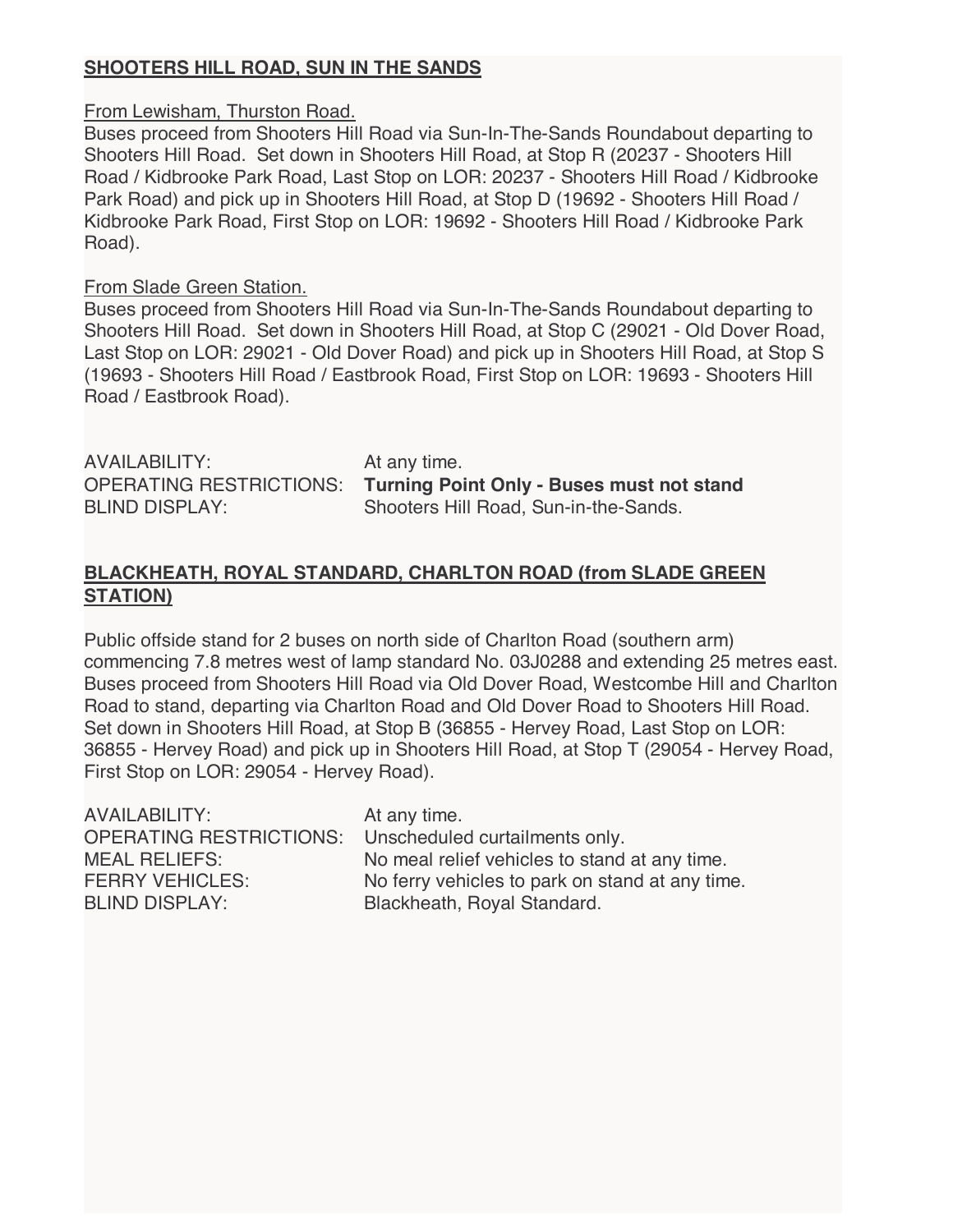## **SHOOTERS HILL, BULL**

Public stand for two buses on east side of Eaglesfield Road, commencing 18 metres north of path to Refreshment Rooms and extending 22 metres north.

### From Lewisham, Thurston Road.

Buses proceed from Shooters Hill via Shrewsbury Lane, Foxcroft Road and Eaglesfield Road to stand, departing via Eaglesfield Road to Shooters Hill. Set down in Shooters Hill, at Stop SE (19685 - Memorial Hospital, Last Stop on LOR: 19685 - Memorial Hospital) and pick up in Shooters Hill, at Stop SL (19682 - Eaglesfield Road, First Stop on LOR: 19682 - Eaglesfield Road).

### From Slade Green Station.

Buses proceed from Shooters Hill via Shrewsbury Lane, Foxcroft Road and Eaglesfield Road to stand, departing via Eaglesfield Road to Shooters Hill. Set down in Shooters Hill, at Stop SL (19682 - Eaglesfield Road, Last Stop on LOR: 19682 - Eaglesfield Road) and pick up in Shooters Hill, at Stop SF (19683 - Eaglesfield Road, First Stop on LOR: 19683 - Eaglesfield Road).

| <b>AVAILABILITY:</b>           | At any time.                                    |
|--------------------------------|-------------------------------------------------|
| <b>OPERATING RESTRICTIONS:</b> | Unscheduled curtailments only.                  |
| <b>MEAL RELIEFS:</b>           | No meal relief vehicles to stand at any time.   |
| <b>FERRY VEHICLES:</b>         | No ferry vehicles to park on stand at any time. |
| <b>BLIND DISPLAY:</b>          | Shooters Hill, Eaglesfield Road.                |

## **SHOOTERS HILL, POLICE STATION (from SLADE GREEN STATION)**

Buses proceed from Shooters Hill Road via Baker Road, Stadium Road, Bus Standing Area, Stadium Road and Baker Road departing to Shooters Hill Road. Set down in Shooters Hill Road, at stop SP (3165 - Shooters Hill Road / Well Hall Road, Last Stop on LOR: 3165 - Shooters Hill Road / Well Hall Road) and pick up in Shooters Hill Road, at stop SB (19689 - Shooters Hill Road / Baker Road, First Stop on LOR: 19689 - Shooters Hill Road / Baker Road).

| AVAILABILITY:         | At any time.                                                      |
|-----------------------|-------------------------------------------------------------------|
|                       | OPERATING RESTRICTIONS: Turning Point Only - Buses must not stand |
| <b>BLIND DISPLAY:</b> | Shooters Hill, Police Station.                                    |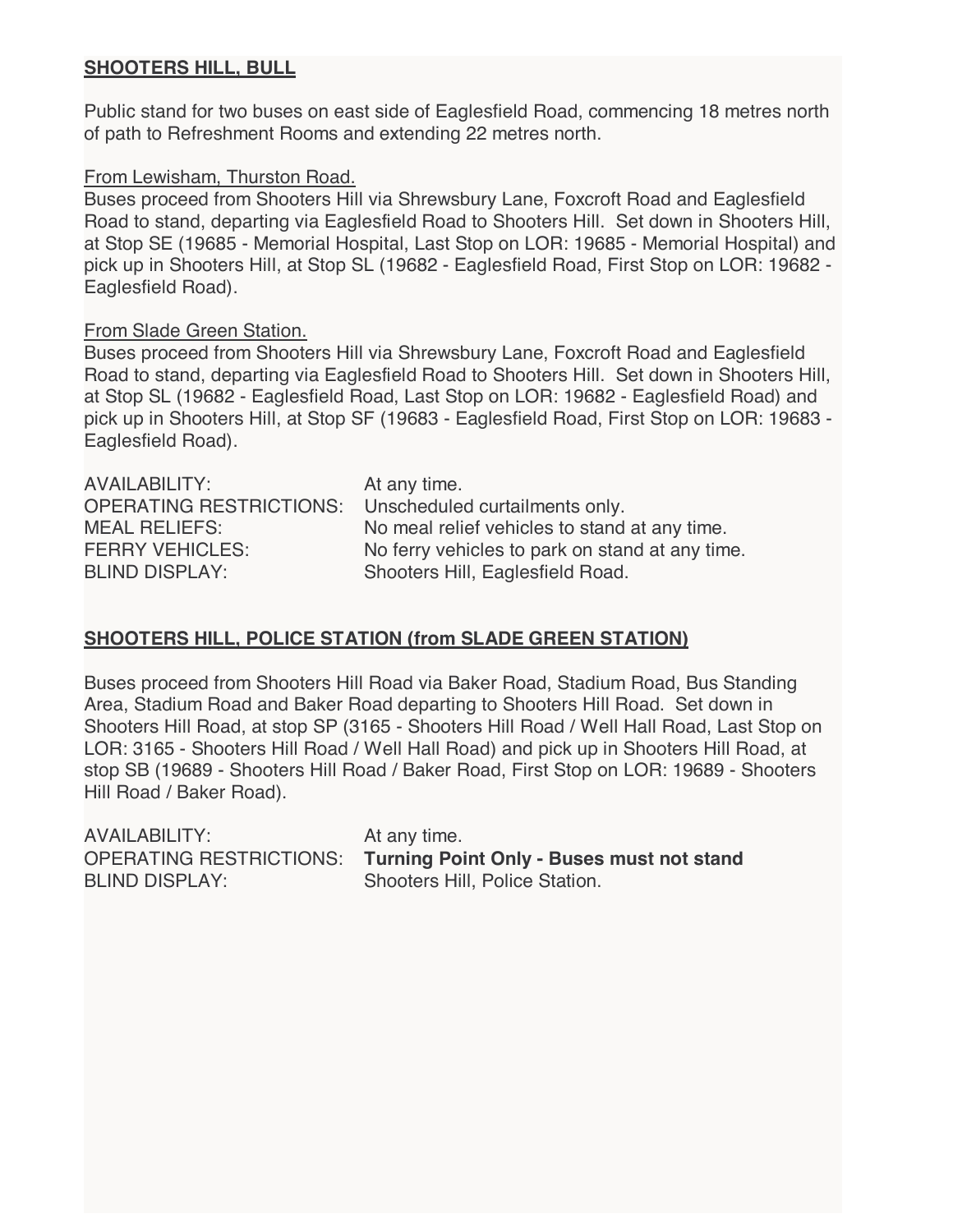# **WELLING, NAGS HEAD LANE (from Lewisham, Thurston Road)**

Public stand for two buses on east side of Nags Head Lane, commencing at the lamp standard 3 metres north of the Nag's Head public house car park and extending 20 metres north.

Buses proceed from Bellegrove Road via Upper Wickham Lane and Nag's Head Lane to stand, departing via Nag's Head Lane to Welling High Street. Set down in Bellegrove Road, at Stop H (29307 - Deepdene Road, Last Stop on LOR: 29307 - Deepdene Road) and pick up in Welling High Street, at Stop R (9182 - Welling High Street / Upper Wickham Lane, First Stop on LOR: 9182 - Welling High Street / Upper Wickham Lane).

AVAILABILITY: At any time. OPERATING RESTRICTIONS: Unscheduled curtailments only. MEAL RELIEFS: No meal relief vehicles to stand at any time. FERRY VEHICLES: No ferry vehicles to park on stand at any time. BLIND DISPLAY: Welling Corner.

# **WELLING, CHURCHFIELD ROAD (from SLADE GREEN STATION)**

Public stand for three buses in Churchfield Road located at stop no. 38847, approx 60m south west of Bellegrove Road.

Buses proceed from Welling High Street via Bellegrove Road, Hook Lane and Churchfield Road to stand, departing via Churchfield Road and Bellegrove Road to Welling High Street. Set down in Welling High Street, at stop R (9182 - Welling High Street / Upper Wickham Lane, Last Stop on LOR: 9182 - Welling High Street / Upper Wickham Lane) and pick up in Welling High Street, at stop S (35773 - Welling High Street, First Stop on LOR: 35773 - Welling High Street).

AVAILABILITY: At any time. OPERATING RESTRICTIONS: Unscheduled curtailments only MEAL RELIEFS: No meal relief vehicles to stand at any time. FERRY VEHICLES: No ferry vehicles to park on stand at any time. BLIND DISPLAY: Welling Corner.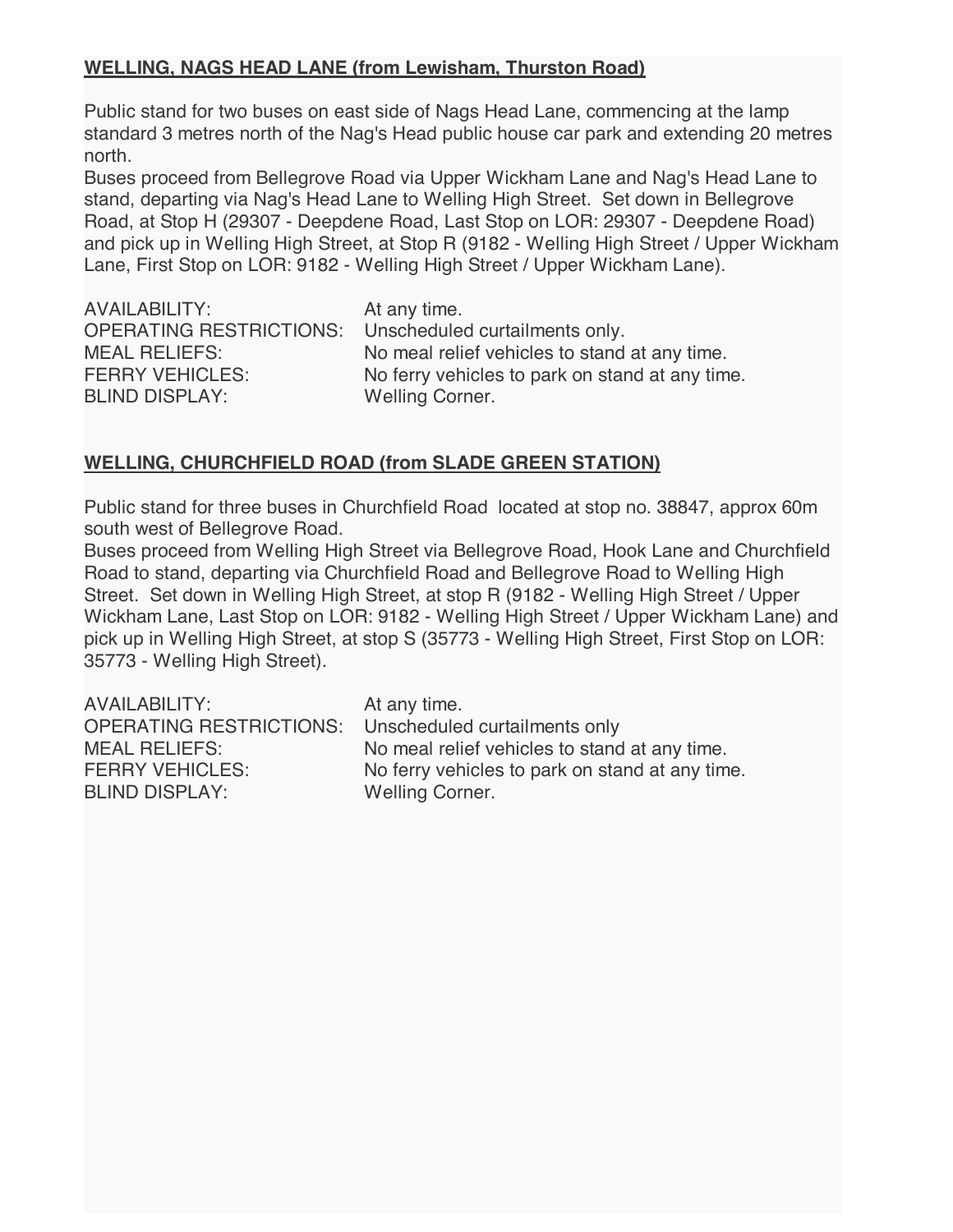# **BEXLEYHEATH SHOPPING CENTRE, GEDDES PLACE**

From Lewisham, Thurston Road.

Buses proceed from Mayplace Road West via Arnsberg Way and Geddes Place departing to Market Place. Set down in Mayplace Road West, at stop S (29461 - Mayplace Rd West / Bexleyheath Clock Twr, Last Stop on LOR: 29461 - Mayplace Rd West / Bexleyheath Clock Twr) and pick up in Market Place, at stop M (27306 - Bexleyheath Clock Tower, First Stop on LOR: 27306 - Bexleyheath Clock Tower).

### From Slade Green Station.

Buses proceed from Market Place via Friswell Place, Arnsberg Way and Geddes Place departing to Mayplace Road West. Set down in Market Place, at stop M (27306 - Bexleyheath Clock Tower, Last Stop on LOR: 27306 - Bexleyheath Clock Tower) and pick up in Mayplace Road West, at stop S (29461 - Mayplace Rd West / Bexleyheath Clock Twr, First Stop on LOR: 29461 - Mayplace Rd West / Bexleyheath Clock Twr).

AVAILABILITY: At any time. BLIND DISPLAY: Bexleyheath, Shopping Centre.

OPERATING RESTRICTIONS: **Turning Point Only - Buses must not stand**

# **BEXLEYHEATH BUS GARAGE**

Private stand on forecourt of Go-Ahead's Bexleyheath Bus Garage on east side of Erith Road.

## From Lewisham, Thurston Road.

Buses proceed from Erith Road via Bexleyheath Bus Garage Forecourt to stand, departing via Bexleyheath Bus Garage Forecourt to Erith Road. Set down in Erith Road, at stop NS (6277 - Bexleyheath Bus Garage, Last Stop on LOR: 6277 - Bexleyheath Bus Garage) and pick up in Erith Road, at stop NW (25605 - Bexleyheath Bus Garage, First Stop on LOR: 25605 - Bexleyheath Bus Garage).

## From Slade Green Station.

Buses proceed from Erith Road via Bexleyheath Bus Garage Forecourt to stand, departing via Bexleyheath Bus Garage Forecourt to Erith Road. Set down in Bexleyheath Bus Garage Forecourt, at Alighting Point (34461 - Bexleyheath Bus Garage, Last Stop on LOR: 6276 - Long Lane) and pick up in Erith Road, at stop NS (6277 - Bexleyheath Bus Garage, First Stop on LOR: 6277 - Bexleyheath Bus Garage).

| AVAILABILITY:                                                | At any time.                                    |
|--------------------------------------------------------------|-------------------------------------------------|
| <b>OPERATING RESTRICTIONS:</b> Unscheduled curtailments only |                                                 |
| <b>MEAL RELIEFS:</b>                                         | No meal relief vehicles to stand at any time.   |
| <b>FERRY VEHICLES:</b>                                       | No ferry vehicles to park on stand at any time. |
| <b>BLIND DISPLAY:</b>                                        | Bexleyheath, Bus Garage.                        |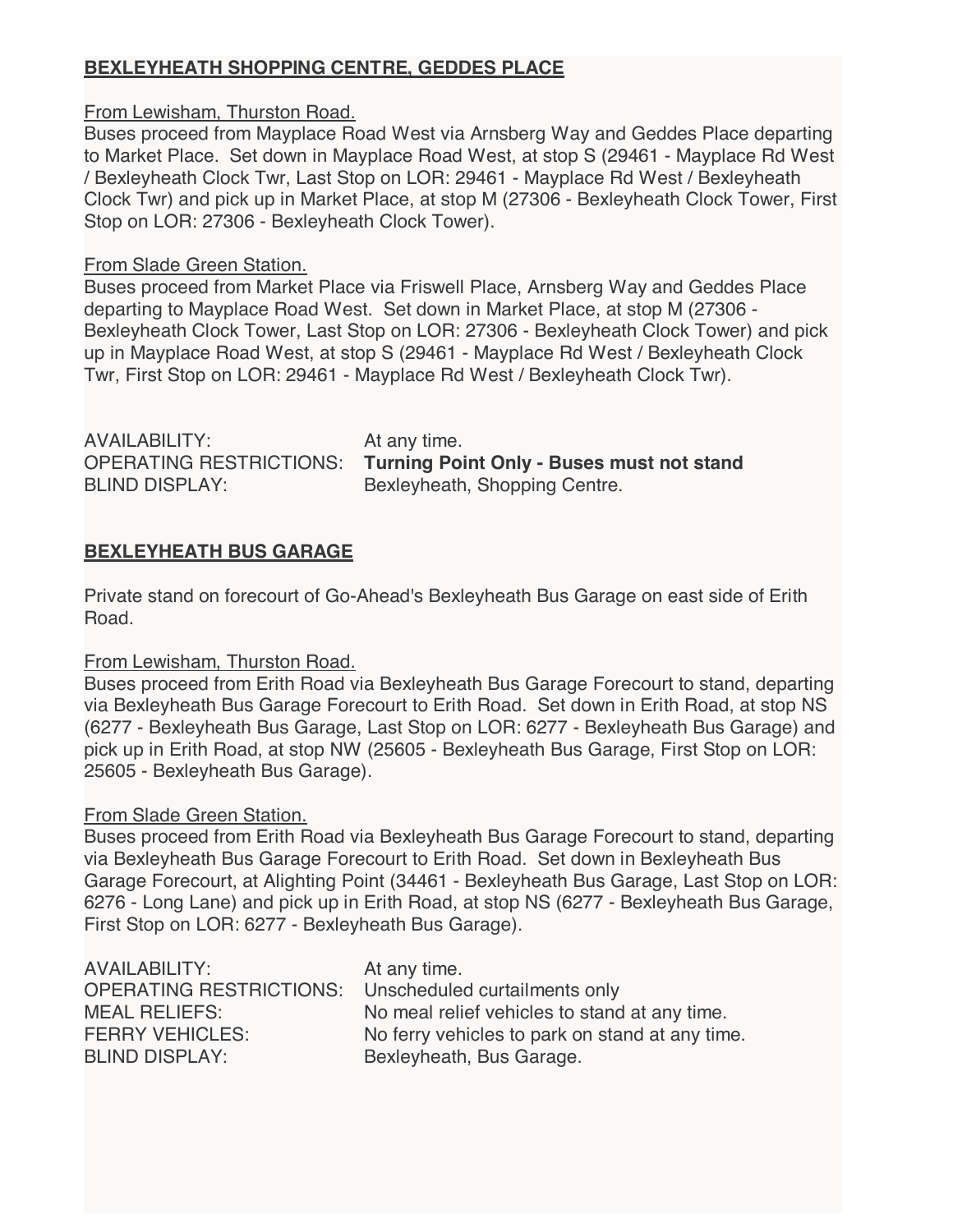## **NORTHEND ROAD, THAMES ROAD (from Lewisham, Thurston Road)**

Buses proceed from Northend Road via Perry Street Roundabout departing to Northend Road. Set down in Northend Road (22450 - Northend Road / Colyers Lane, Last Stop on LOR: 22450 - Northend Road / Colyers Lane) and pick up in Northend Road (R0536 - Northend Road / Colyers Lane, First Stop on LOR: R0536 - Northend Road / Colyers Lane).

AVAILABILITY: At any time.

OPERATING RESTRICTIONS: **Turning Point Only - Buses must not stand** BLIND DISPLAY: Northend Road, Thames Road.

# **SLADE GREEN STATION**

Public stand for 2 buses on west side and at south end of Forest Road adjacent to Slade Green Station car park.

Buses proceed from Forest Road direct to stand, departing to Forest Road. Set down in Forest Road (BP4066 - Forest Road / Slade Green Station #, Last Stop on LOR: BP4066 - Forest Road / Slade Green Station #) and pick up in Forest Road, at Stop A (33249 - Forest Road / Slade Green Station #, First Stop on LOR: 33249 - Forest Road / Slade Green Station #).

| <b>AVAILABILITY:</b>                            | At any time.<br>OPERATING RESTRICTIONS: No more than 2 buses on Route 89 should be scheduled |
|-------------------------------------------------|----------------------------------------------------------------------------------------------|
| <b>MEAL RELIEFS:</b>                            | to stand at any one time.<br>No meal relief vehicles to stand at any time.                   |
| <b>FERRY VEHICLES:</b><br><b>BLIND DISPLAY:</b> | No ferry vehicles to park on stand at any time.<br>Slade Green.                              |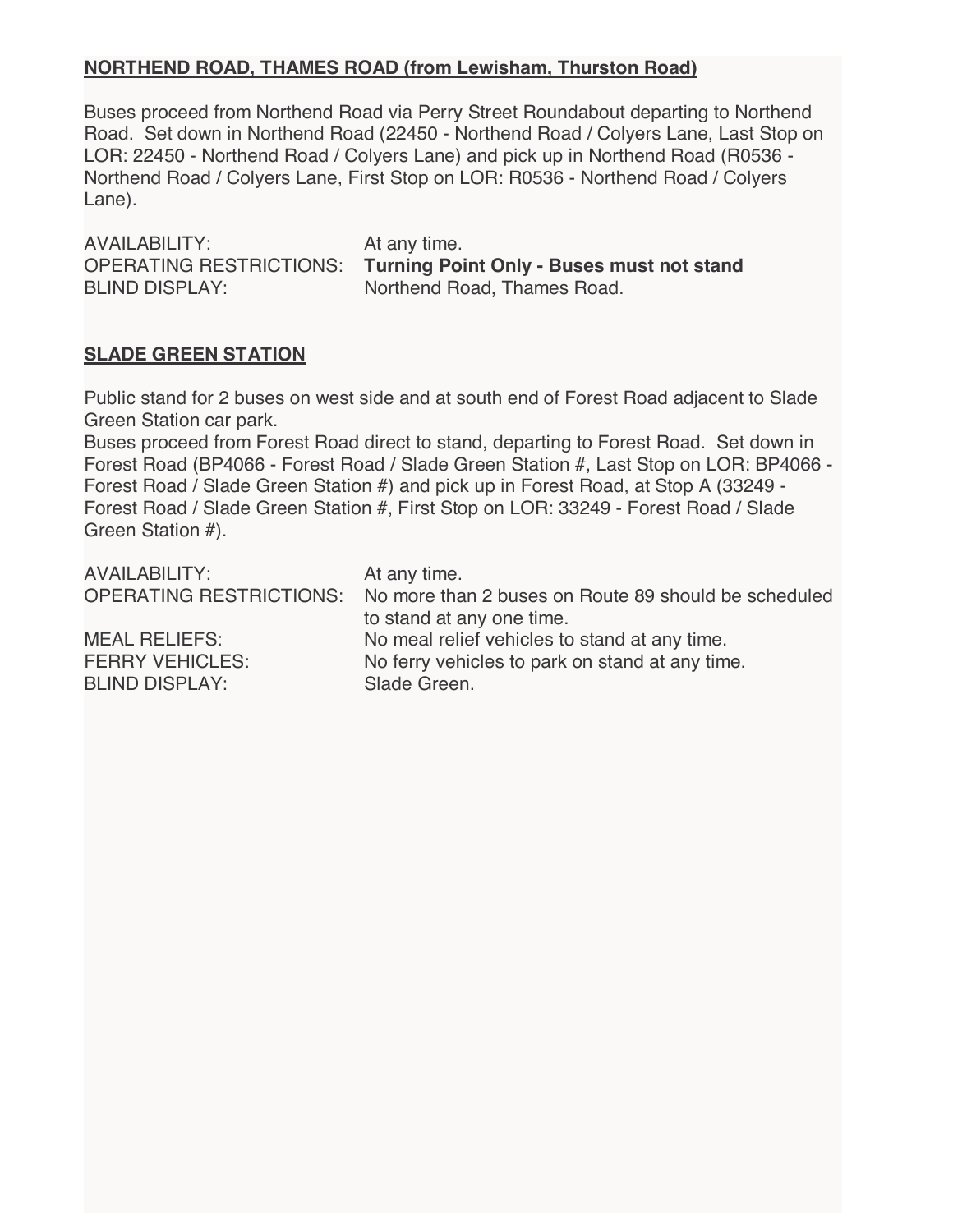# **LONDON BUSES - ROUTE DESCRIPTION**

## **ROUTE 89: Lewisham Bus Station - Slade Green Station**

**Date of Structural Change:** 5 May 2012.

**Date of Service Change:** 5 May 2012.

**Reason for Issue:** Bexleyheath, Geddes Place curtailment changed to turning point only. Addition of Bexleyheath Bus Garage curtailment.

# **STREETS TRAVERSED**

**Towards Slade Green Station:** Loampit Vale, Loampit Vale Roundabout, Lewisham High Street, Lee Bridge, Belmont Hill, Lee Terrace, Blackheath Village, Tranquil Vale, Royal Parade, Montpelier Row, Prince Of Wales Road, Shooters Hill Road, Sun-In-The-Sands Roundabout, Shooters Hill Road, Shooters Hill, Bellegrove Road, Welling High Street, Park View Road, Crook Log, Bexleyheath Broadway, Arnsberg Way, Geddes Place, Mayplace Road West, Erith Road, Colyers Lane, Northend Road, Circumnavigate Roundabout, Northend Road, Bridge Road, Slade Green Road, Hazel Road, Moat Lane, Forest Road.

**Towards Lewisham Bus Station:** Forest Road, Cedar Road, Hazel Road, Slade Green Road, Bridge Road, Northend Road, Perry Street Roundabout, Northend Road, Colyers Lane, Erith Road, Mayplace Road West, Arnsberg Way, Geddes Place, Market Place, Friswell Place, Arnsberg Way, Bexleyheath Broadway, Crook Log, Park View Road, Welling High Street, Bellegrove Road, Shooters Hill, Shooters Hill Road, Sun-In-The-Sands Roundabout, Shooters Hill Road, Prince Of Wales Road, Montpelier Row, Montpelier Vale, Blackheath Village, Lee Terrace, Belmont Hill, Lee Bridge, Lewisham High Street, Loampit Vale Roundabout, Lewisham Road, Station Road.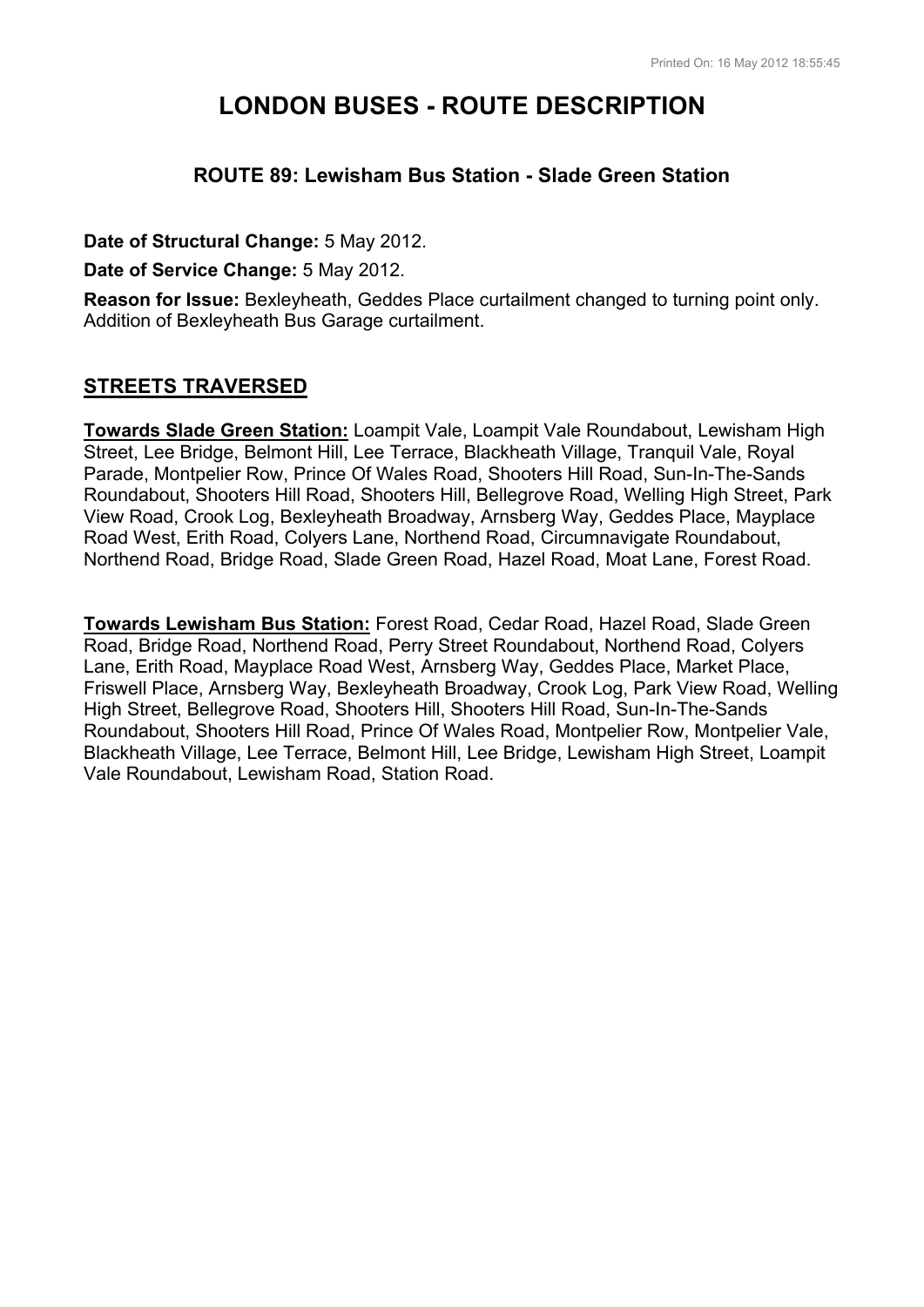# **AUTHORISED STANDS, CURTAILMENT POINTS, & BLIND DESCRIPTIONS**

Please note that only stands, curtailment points, & blind descriptions as detailed in this contractual document may be used.

### **LEWISHAM BUS STATION**

Private stand for up to 16 buses in Lewisham Bus Station on north side of Loampit Vale on east side of Lewisham DLR Station.

Buses proceed from Station Road via Lewisham Bus Station to stand, departing via Lewisham Bus Station and Station Road to Loampit Vale. Set down in Station Road, at Alighting Point (BP814 - Lewisham Bus Station, Last Stop on LOR: BP814 - Lewisham Bus Station) and pick up in Loampit Vale, at Stop C (BP816 - Lewisham Station # [dlr], First Stop on LOR: BP816 - Lewisham Station # [dlr]).

| AVAILABILITY:          | At any time.                                                                 |
|------------------------|------------------------------------------------------------------------------|
|                        | OPERATING RESTRICTIONS: No more than 2 buses on Route 89 should be scheduled |
|                        | to stand at any one time.                                                    |
| <b>MEAL RELIEFS:</b>   | No meal relief vehicles to stand at any time.                                |
| <b>FERRY VEHICLES:</b> | No ferry vehicles to park on stand at any time.                              |
| <b>BLIND DISPLAY:</b>  | Lewisham Station.                                                            |

# **BLACKHEATH VILLAGE, ROYAL PARADE (from SLADE GREEN STATION)**

Public stand for 2 buses on north side of Royal Parade commencing 9 metres east of lamp standard No. 6 and extending 21.3 metres west.

Buses proceed from Prince Of Wales Road via Montpelier Row, Montpelier Vale, Tranquil Vale and Royal Parade to stand, departing to Royal Parade. Set down in Prince Of Wales Road, at Stop L (BP2084 - Montpelier Row, Last Stop on LOR: BP2084 - Montpelier Row) and pick up in Royal Parade, at Stop G (19565 - Royal Parade, First Stop on LOR: 19565 - Royal Parade).

AVAILABILITY: At any time. OPERATING RESTRICTIONS: Unscheduled curtailments only. MEAL RELIEFS: No meal relief vehicles to stand at any time. FERRY VEHICLES: No ferry vehicles to park on stand at any time. BLIND DISPLAY: Blackheath Village.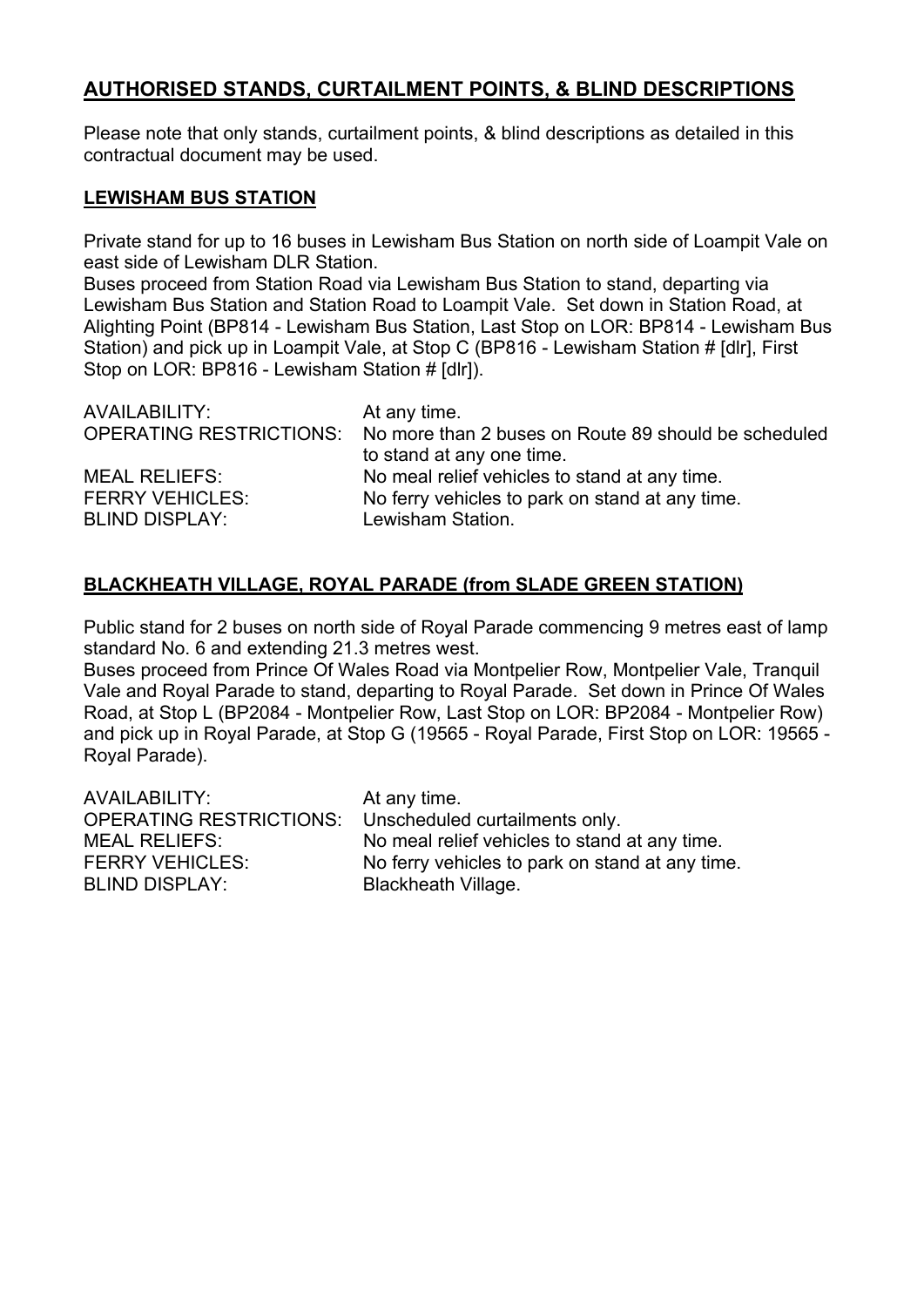# **SHOOTERS HILL ROAD, SUN IN THE SANDS**

### From Lewisham Bus Station.

Buses proceed from Shooters Hill Road via Sun-In-The-Sands Roundabout departing to Shooters Hill Road. Set down in Shooters Hill Road, at Stop R (20237 - Shooters Hill Road / Kidbrooke Park Road, Last Stop on LOR: 20237 - Shooters Hill Road / Kidbrooke Park Road) and pick up in Shooters Hill Road, at Stop D (19692 - Shooters Hill Road / Kidbrooke Park Road, First Stop on LOR: 19692 - Shooters Hill Road / Kidbrooke Park Road).

### From Slade Green Station.

Buses proceed from Shooters Hill Road via Sun-In-The-Sands Roundabout departing to Shooters Hill Road. Set down in Shooters Hill Road, at Stop C (29021 - Old Dover Road, Last Stop on LOR: 29021 - Old Dover Road) and pick up in Shooters Hill Road, at Stop S (19693 - Shooters Hill Road / Eastbrook Road, First Stop on LOR: 19693 - Shooters Hill Road / Eastbrook Road).

AVAILABILITY: At any time. OPERATING RESTRICTIONS: **Turning Point Only - Buses must not stand** BLIND DISPLAY: Shooters Hill Road, Sun-in-the-Sands.

### **BLACKHEATH, ROYAL STANDARD, CHARLTON ROAD (from SLADE GREEN STATION)**

Public offside stand for 2 buses on north side of Charlton Road (southern arm) commencing 7.8 metres west of lamp standard No. 03J0288 and extending 25 metres east. Buses proceed from Shooters Hill Road via Old Dover Road, Westcombe Hill and Charlton Road to stand, departing via Charlton Road and Old Dover Road to Shooters Hill Road. Set down in Shooters Hill Road, at Stop B (36855 - Hervey Road, Last Stop on LOR: 36855 - Hervey Road) and pick up in Shooters Hill Road, at Stop T (29054 - Hervey Road, First Stop on LOR: 29054 - Hervey Road).

| AVAILABILITY:                  | At any time.                                    |
|--------------------------------|-------------------------------------------------|
| <b>OPERATING RESTRICTIONS:</b> | Unscheduled curtailments only.                  |
| <b>MEAL RELIEFS:</b>           | No meal relief vehicles to stand at any time.   |
| <b>FERRY VEHICLES:</b>         | No ferry vehicles to park on stand at any time. |
| <b>BLIND DISPLAY:</b>          | Blackheath, Royal Standard.                     |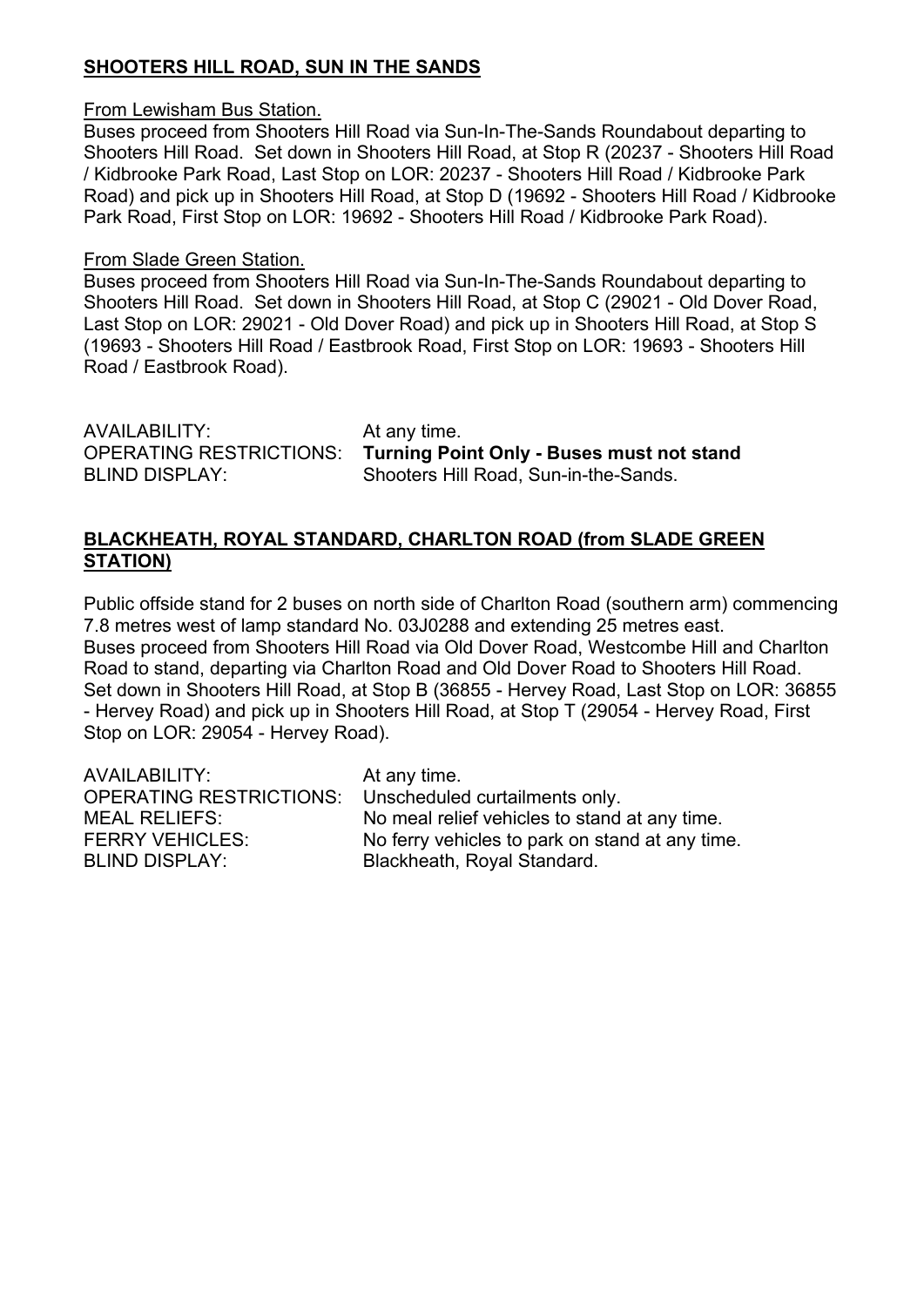## **SHOOTERS HILL, BULL**

Public stand for two buses on east side of Eaglesfield Road, commencing 18 metres north of path to Refreshment Rooms and extending 22 metres north.

### From Lewisham Bus Station.

Buses proceed from Shooters Hill via Shrewsbury Lane, Foxcroft Road and Eaglesfield Road to stand, departing via Eaglesfield Road to Shooters Hill. Set down in Shooters Hill, at Stop SE (19685 - Memorial Hospital, Last Stop on LOR: 19685 - Memorial Hospital) and pick up in Shooters Hill, at Stop SL (19682 - Eaglesfield Road, First Stop on LOR: 19682 - Eaglesfield Road).

### From Slade Green Station.

Buses proceed from Shooters Hill via Shrewsbury Lane, Foxcroft Road and Eaglesfield Road to stand, departing via Eaglesfield Road to Shooters Hill. Set down in Shooters Hill, at Stop SL (19682 - Eaglesfield Road, Last Stop on LOR: 19682 - Eaglesfield Road) and pick up in Shooters Hill, at Stop SF (19683 - Eaglesfield Road, First Stop on LOR: 19683 - Eaglesfield Road).

| No meal relief vehicles to stand at any time.   |
|-------------------------------------------------|
| No ferry vehicles to park on stand at any time. |
|                                                 |
|                                                 |

## **WELLING, NAGS HEAD LANE (from Lewisham Bus Station)**

Public stand for two buses on east side of Nags Head Lane, commencing at the lamp standard 3 metres north of the Nag's Head public house car park and extending 20 metres north.

Buses proceed from Bellegrove Road via Upper Wickham Lane and Nag's Head Lane to stand, departing via Nag's Head Lane to Welling High Street. Set down in Bellegrove Road, at Stop H (29307 - Deepdene Road, Last Stop on LOR: 29307 - Deepdene Road) and pick up in Welling High Street, at Stop R (9182 - Welling High Street / Upper Wickham Lane, First Stop on LOR: 9182 - Welling High Street / Upper Wickham Lane).

| AVAILABILITY:<br>MEAL RELIEFS: | At any time.<br>OPERATING RESTRICTIONS: Unscheduled curtailments only.<br>No meal relief vehicles to stand at any time. |
|--------------------------------|-------------------------------------------------------------------------------------------------------------------------|
| <b>FERRY VEHICLES:</b>         | No ferry vehicles to park on stand at any time.                                                                         |
| <b>BLIND DISPLAY:</b>          | <b>Welling Corner.</b>                                                                                                  |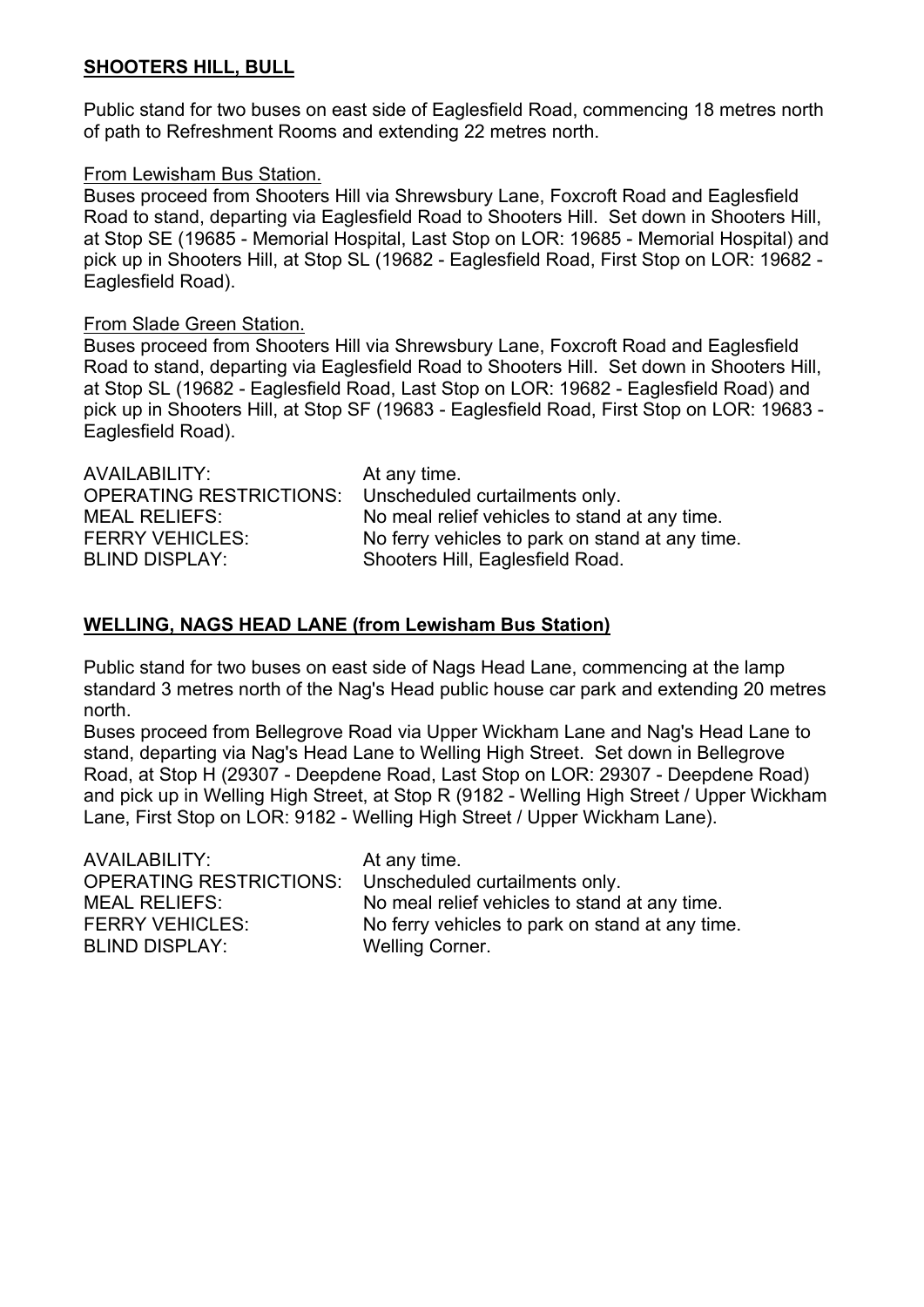# **BEXLEYHEATH SHOPPING CENTRE, GEDDES PLACE**

From Lewisham Bus Station.

Buses proceed from Geddes Place departing to Market Place. Set down in Market Place, at stop M (27306 - Market Place / Bexleyheath Clock Tower, Last Stop on LOR: 6286 - Bexleyheath Asda) and pick up in Market Place, at stop M (27306 - Market Place / Bexleyheath Clock Tower, First Stop on LOR: 27306 - Market Place / Bexleyheath Clock Tower).

### From Slade Green Station.

Buses proceed from Market Place via Friswell Place, Arnsberg Way and Geddes Place departing to Mayplace Road West. Set down in Market Place, at stop M (27306 - Market Place / Bexleyheath Clock Tower, Last Stop on LOR: 27306 - Market Place / Bexleyheath Clock Tower) and pick up in Mayplace Road West, at stop S (29461 - Mayplace Rd West/bexleyheath Clock Tower, First Stop on LOR: 29461 - Mayplace Rd West/bexleyheath Clock Tower).

| AVAILABILITY:           | At any time.                                     |
|-------------------------|--------------------------------------------------|
| OPERATING RESTRICTIONS: | <b>Turning Point Only - Buses must not stand</b> |
| BLIND DISPLAY:          | Bexleyheath, Shopping Centre.                    |

### **BEXLEYHEATH BUS GARAGE**

Private stand on forecourt of Go-Ahead's Bexleyheath Bus Garage on east side of Erith Road.

From Lewisham Bus Station.

Buses proceed from Erith Road via Bexleyheath Bus Garage Forecourt to stand, departing via Bexleyheath Bus Garage Forecourt to Erith Road. Set down in Erith Road, at stop NS (6277 - Bexleyheath Bus Garage, Last Stop on LOR: 6277 - Bexleyheath Bus Garage) and pick up in Erith Road, at stop NW (25605 - Bexleyheath Bus Garage, First Stop on LOR: 25605 - Bexleyheath Bus Garage).

#### From Slade Green Station.

Buses proceed from Erith Road via Bexleyheath Bus Garage Forecourt to stand, departing via Bexleyheath Bus Garage Forecourt to Erith Road. Set down in Bexleyheath Bus Garage Forecourt, at Alighting Point (34461 - Bexleyheath Bus Garage, Last Stop on LOR: 6276 - Long Lane) and pick up in Erith Road, at stop NS (6277 - Bexleyheath Bus Garage, First Stop on LOR: 6277 - Bexleyheath Bus Garage).

| AVAILABILITY:                  | At any time.                                    |
|--------------------------------|-------------------------------------------------|
| <b>OPERATING RESTRICTIONS:</b> | Unscheduled curtailments only                   |
| <b>MEAL RELIEFS:</b>           | No meal relief vehicles to stand at any time.   |
| <b>FERRY VEHICLES:</b>         | No ferry vehicles to park on stand at any time. |
| <b>BLIND DISPLAY:</b>          | Bexleyheath, Bus Garage.                        |